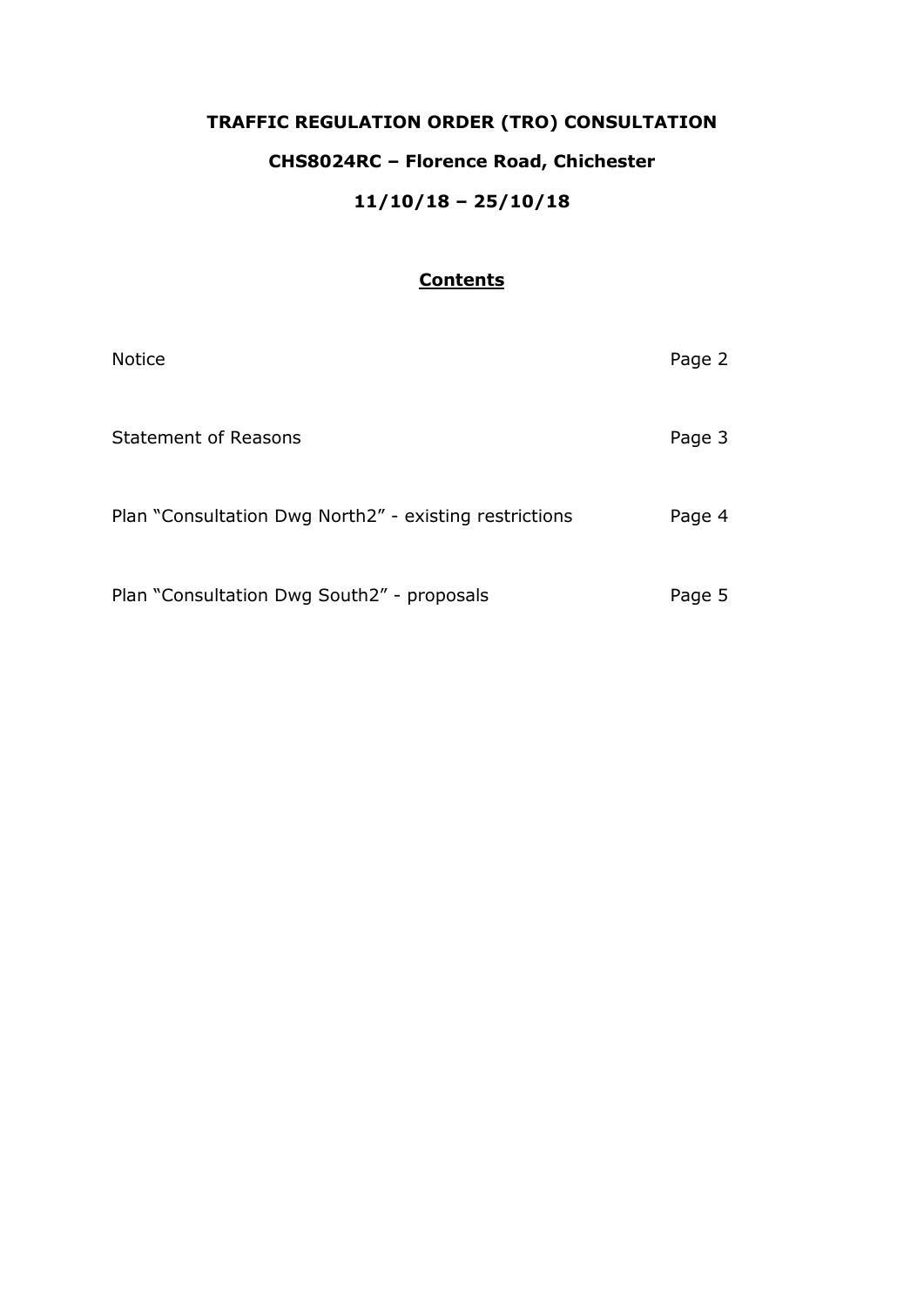#### **WEST SUSSEX COUNTY COUNCIL ROAD TRAFFIC REGULATION ACT 1984 – SECTION 23 CHICHESTER – FLORENCE ROAD PEDESTRIAN CROSSING PLACES**

**NOTICE** is hereby given that in exercise of their powers under the Road Traffic Regulation Act 1984, West Sussex County Council, propose to install two pedestrian crossing places on Florence Road, Chichester. One crossing to be located 35metres south of the Windsor Road junction and the other to be located 57 metres south of the Oving Road junction and 57 metres north of the Pound Farm Road junction.

Full details of the proposals in this Notice can be viewed on our website [www.westsussex.gov.uk/tro.](http://www.westsussex.gov.uk/tro) The website includes a response form for comments or objections.

The documents may be inspected at West Sussex County Council, County Hall, Chichester during normal office hours, and at the Chichester Public Library, Tower Street Chichester during normal library opening hours.

Any objections or comments about the proposal must be received by 25 October 2018. These may be sent via the response form on the website, in writing to: TRO Team, West Sussex County Council, The Grange, Tower Street, Chichester, PO19 1QJ; or by e-mail to: [tro.team@westsussex.gov.uk.](mailto:tro.team@westsussex.gov.uk)

Library staff will NOT be in a position to answer questions on the proposal and all correspondence should be addressed to the undersigned, quoting reference no. TRO/CHS8024/RC. Only correspondence including a full name and address will be considered.

Dated this  $11<sup>th</sup>$  October 2018

Director of Law & Assurance County Hall Chichester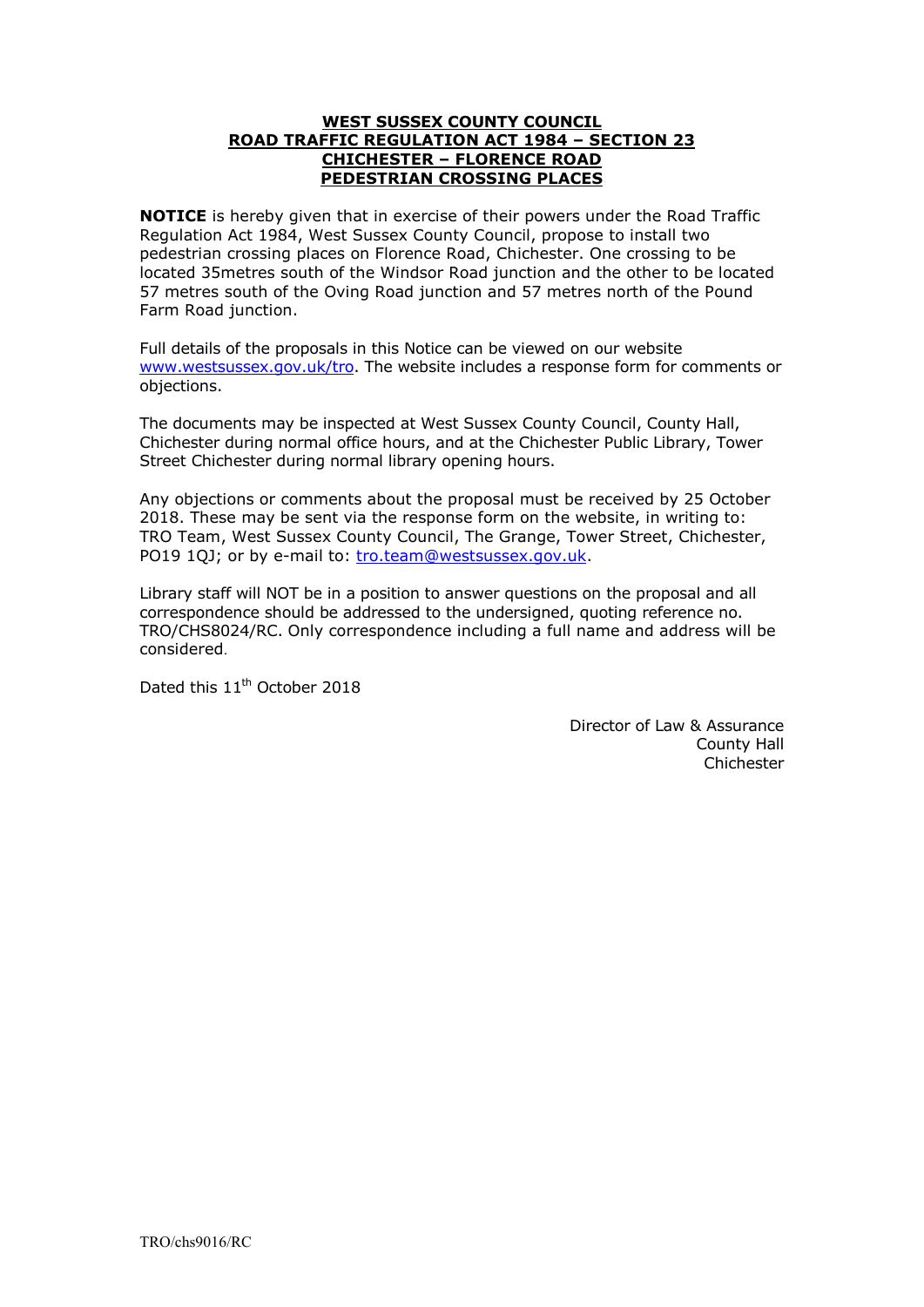#### **WEST SUSSEX COUNTY COUNCIL ROAD TRAFFIC REGULATION ACT 1984 – SECTION 23 CHICHESTER – FLORENCE ROAD PEDESTRIAN CROSSING PLACES**

### **STATEMENT OF REASONS FOR PROPOSING TO INSTALL THE CROSSINGS**

The County Council in exercise of their powers under the Road Traffic Regulation Act 1984, propose to install two pedestrian crossing places on Florence Road, Chichester. One crossing to be located 35metres south of the Windsor Road junction and the other to be located 57 metres south of the Oving Road junction and 57 metres north of the Pound Farm Road junction.

Following a serious road traffic accident on Florence Road the South Chichester County Local Committee prioritised a scheme to introduce 2 pedestrian crossing places on Florence Road one at the northern end and one at the southern end. In determining the best location for the crossing places officers have considered the existing pedestrian traffic, the increase in pedestrian traffic as a result of planned local development, the loss of on-street parking provision and how the project supports the aims of the recently adopted Walking and Cycling Strategy. The proposed crossing locations have been subject to a Road Safety Audit.

The southern controlled crossing place, south of Windsor Road, is to be located at the dropped kerb point where the pavement towards Bognor Road runs between Careline carpark and the allotments. This will be used by pedestrians from Windsor Road and from the western end of Chatsworth Road and the Bartholomews site.

The northern controlled crossing place is to be located equidistant between the Oving Road and Pound Farm Road junctions, just north of the existing tactile dropped kerb crossing point between Nos. 1 and 2 Florence Road. This will be close enough to Oving Road to be used by pedestrians from Charles Avenue and Elizabeth Road wishing to access Florence Park or to provide an onward route to the Whyke Road/Bognor Road controlled crossing.

Drawing Nos. 14356 Florence Road nr Windsor Road and 14355 Florence Road nr Pound Farm Road

show the lengths of road where the crossings will be located.

Director of Law & Assurance County Hall Chichester October 2018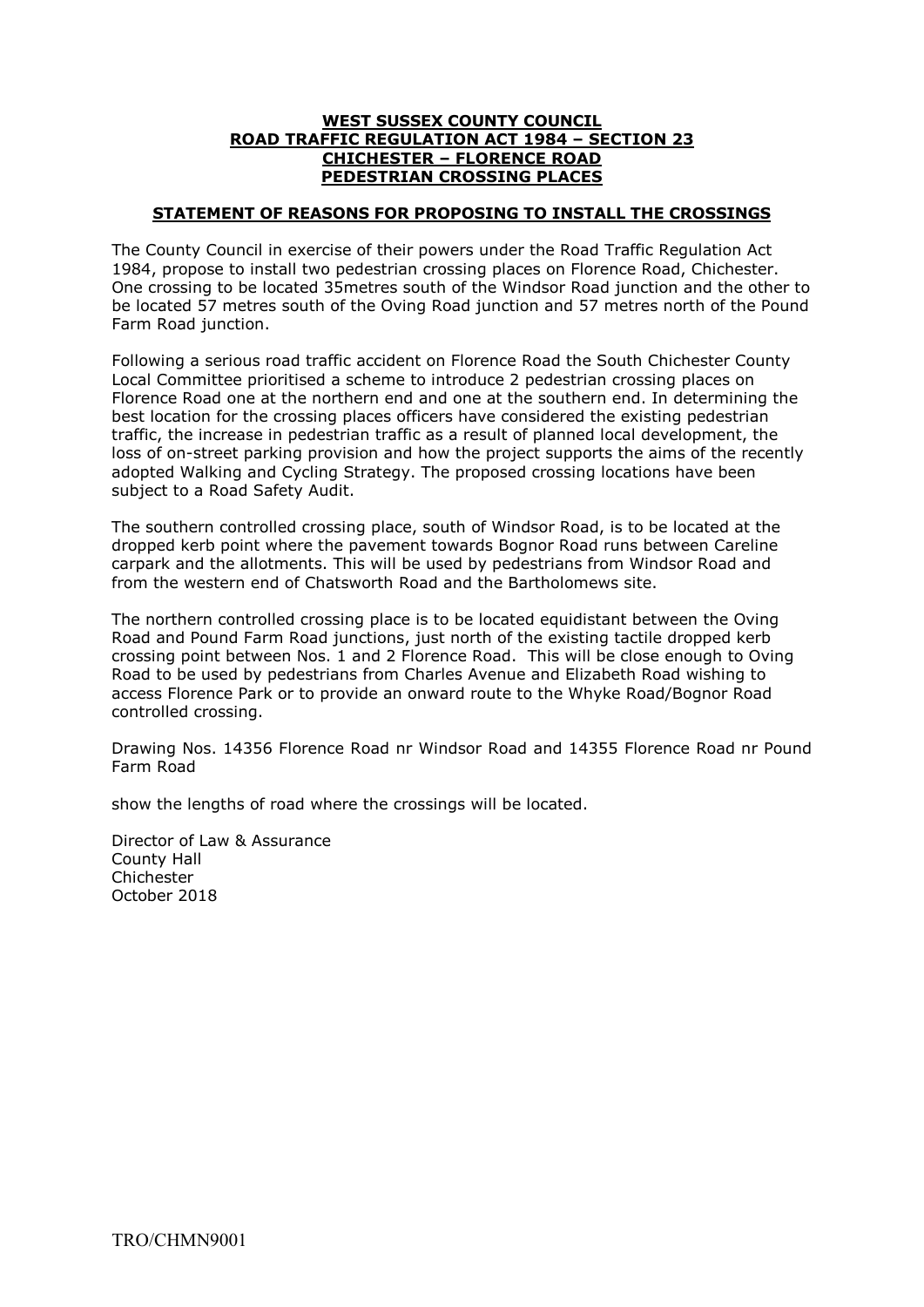